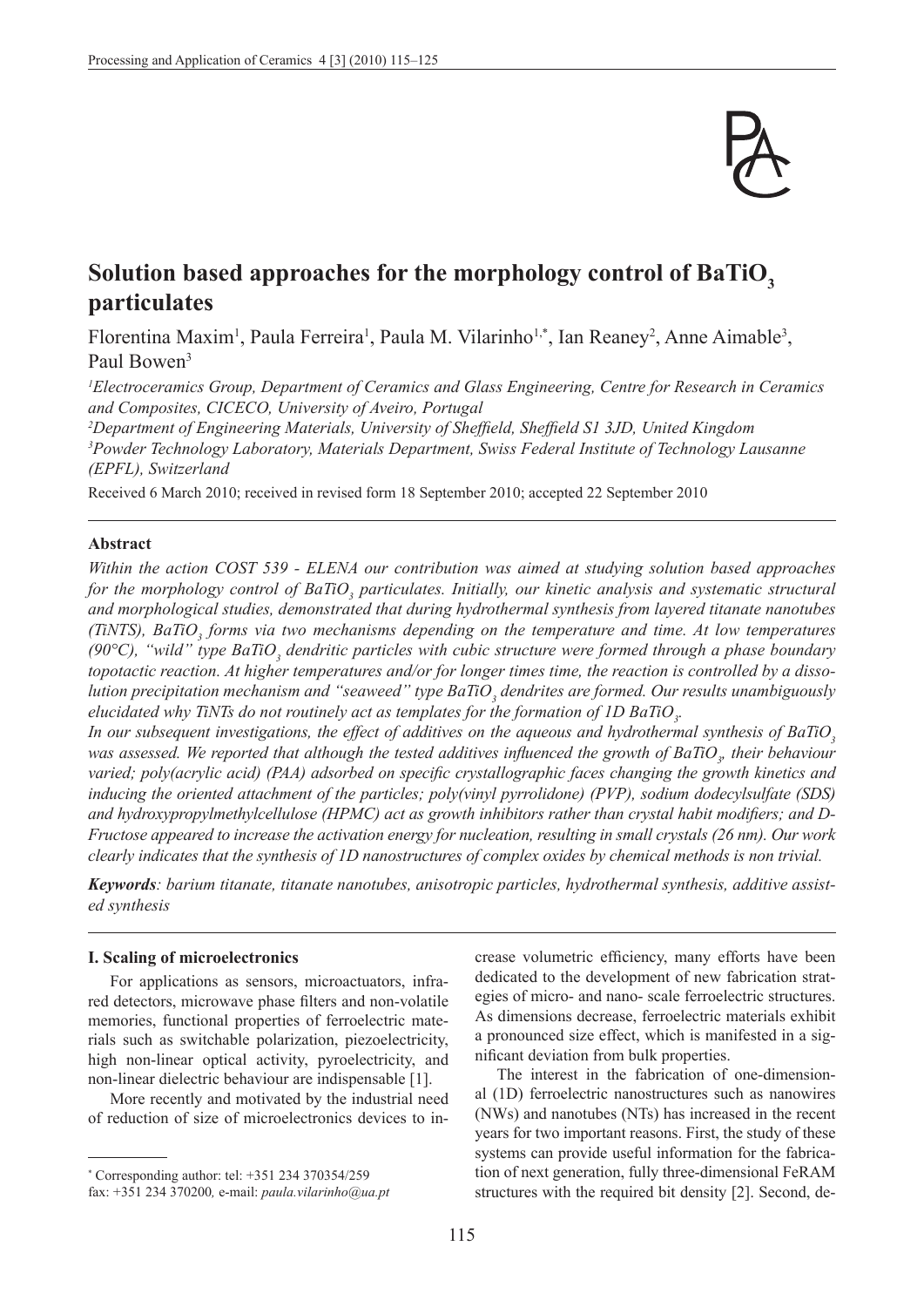tailed *ab initio* calculations have predicted a new kind of ferroelectric order in nanorods and nanodisks [3,4].

# **II. Strategies for miniaturization**

There are two main approaches for the preparation of 1D materials. The so called *top-down* methods that consist in the size reduction until 1D nano structures are obtained and *bottom-up* methods when atoms, ions or molecules are assembled [5].

The *top-down* methods based on electron-beam (EB) assisted fabrication involves patterning the ferroelectric structures either by milling of the ferroelectric layer using a focused ion beam (FIB) [6] or by maskless EB lithography [7]. Top-down methods are widely used in modern commercial nanotechnology because they provide high-precision positioning and size control. However, they are limited in resolution, time-consuming and are prone to processing damage [5].

Bottom-up methods include: use of the intrinsically anisotropic crystallographic structure of a solid to accomplish 1D growth; introduction of a liquid-solid interface to reduce the symmetry of a seed; use of various templates with 1D morphologies to direct the formation of 1D nanostructures; use of supersaturation control to modify the growth habit of a seed; use of appropriated capping reagents to kinetically control the growth rates of various facets of a seed; and self assembly of 0D nanostructures [8]. Among the *bottom-up* procedures, template assisted methods have been the most tried and tested for the preparation of 1D ferroelectric materials. In general, there are two main template based methods; denoted as 'physical' and 'chemical' templating. *Physical template* methods use templates with 1D morphologies in order to direct the growth of 1D product. After synthesis, the template must be removed either by thermal or chemical etching. C*hemical template methods* utilise 1D particles, which act as both template and precursor.

*Physical template* methods are based on filling porous templates with a solution containing the required precursors followed by thermal treatment to obtain a crystalline structure. By using electrophoresis for filling the pores of track-etched polycarbonate (PC), large areas of nanorods of  $PbZr_xTi_{1-x}O_3$  (PZT) and BaTiO<sub>3</sub> ferroelectric materials have been grown [9]. Uniform nanorods (NRs) of 45–200 nm in diameter and 10 μm in length were grown over large areas with near unidirection alignment. The NRs had the desired stoichiometric composition and crystal structure after firing to 500– 700 $^{\circ}$ C up to one hour. Nanotubes (NTs) of BaTiO<sub>3</sub> and  $PbTiO<sub>3</sub>$  were prepared for the first time in 2002 by physical sol-gel template method [10]. Sol precursors were deposited by dip coating on anodized aluminium anodisc membranes and the template pores filled by capillarity. Later, Morrison *et al.* [11] reported an innovative method of filling the template pores by a liquid

source 'mist' deposition technique. NTs of PZT, BT and  $Sr_xBa_{1-x}TiO_3(SBT)$  with high aspect ratio, as large as 60 were grown on porous Si substrates.

Although physical template methods have the advantage of producing periodic arrays of 1D nanostructures, the main drawbacks are that the dimensions of the 1D structures are confined to the sizes of the template (usually larger in diameter than the required nanoparticle dimension) and the need of a post-deposition annealing process (often at high temperature).

To overcome these drawbacks *chemical template* methods using 1D nanostructures as both precursors and templates have been proposed. Although these methods are not straightforward and different mechanisms can nullify the template role of 1D precursors, smaller 1D ferroelectrics may be obtained at lower temperatures via these methods. Within this context the growth of titanate based ferroelectrics starting from  $TiO<sub>2</sub> NTs$ was studied. It was claimed that  $TiO<sub>2</sub>$  based nanotubes act as precursors for the hydrothermal preparation of  $BaTiO<sub>3</sub>$  1D nanostructures [12]. However, at that time, the chemical nature of the nanotubes was not clearly identified and the obtained powders contained amorphous phases, unreacted titania nanotubes and carbonate impurities [13]. Later, Bao *et al.* reassessed this approach but the crystal structure of the NRs was not adequately proven [14]. Buscaglia *et al.* also reported the synthesis of single crystal  $BaTiO<sub>3</sub>$  nanowires with tetragonal structure by topochemical solid-state reaction at  $700^{\circ}$ C using layered TiO<sub>2</sub> nanowires as reactive templates coated with  $BaCO<sub>3</sub>$  nanocrystals [15]. According to the authors, the initial morphology of the titania nanowires was retained in the final product and the BaTiO<sub>3</sub> NWs exhibited strong piezoactivity and a striped domain structure.

Other bottom-up approaches used for the 1D nanostructure fabrication include additive assisted methods. It has been demonstrated that additives can be used as crystal growth modifiers by changing the growth habit or kinetically controlling the growth rate of various crystallographic facets [16,17]. Good examples of such additives are polymers, which can be adsorbed preferentially on specific crystallographic planes, thereby orienting the growth in a particular direction (the growth direction is determined by the slowest growing crystal face with the lowest surface energy) [18]. For instance, polyacrylic acid and polyethylene-oxide-blockpolymethacrylic acid can adsorb specifically on {100}, and {110} crystallographic planes of barium titanate reducing their surface energy [19,20]. It is thus, expected that the growth direction of  $BaTiO<sub>3</sub>$  may be oriented in these directions. Although some morphological changes were observed by Bagwell *et al.* [20], no anisotropic growth was reported in this study and the barium titanate particles formed in the presence of the polymeric species were rounder than those formed without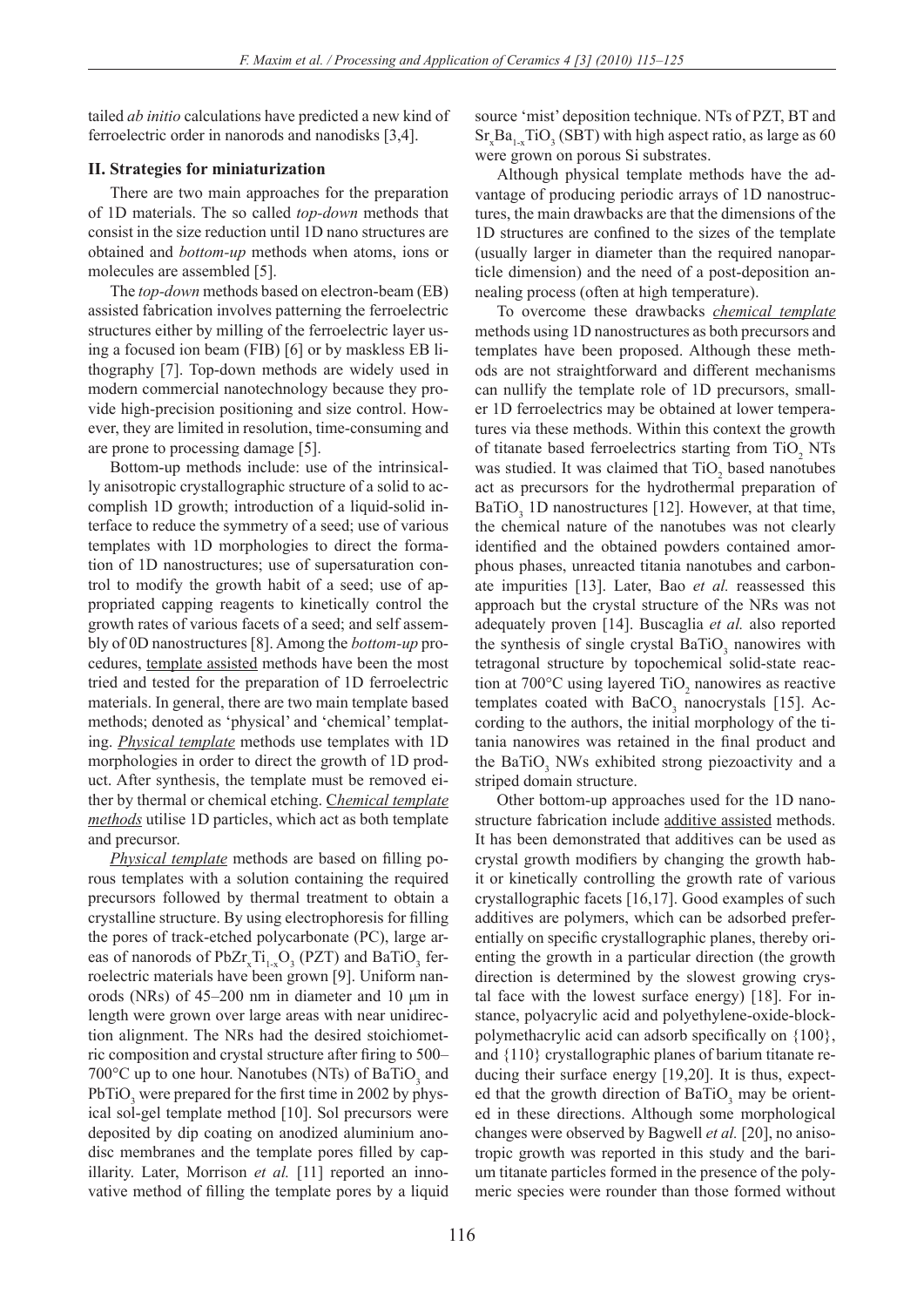any polymeric additives. In contrast, oriented growth of PZT single crystals was promoted by the specific adsorption of poly(vinyl alcohol) (PVA) and poly(acrylic acid) (PAA) on (001) crystallographic planes [16], resulting in the formation of PZT NWs. The large surface energy of the exposed (001) plane was reduced by the adsorption of PVA by hydrogen bonding. The energy reduction is further enhanced by the adsorption of PAA through carboxy group chemical bonding [16].

Using laurylamine as an additive, NRs of BaTiO<sub>3</sub> were prepared by a combined route based on sol-gel and surfactant templated methods at low temperature [17]. Isolated single-crystal, cubic perovskite  $BaTiO<sub>3</sub>$  nanorods with diameters ranging from 20 to 80 nm were formed by an oriented attachment mechanism [21]. The surfactant adsorbs on specific crystalline surfaces of the nanoparticles and modifies their growth direction. Therefore, the shape and size of particles in the system can be altered by oriented attachment of the primary nanoparticles. Depending on the orientation, further oriented attachment will result in the formation of rodshaped structures [17].

#### **III. Our contribution within COST 539**

 $BaTiO<sub>3</sub>$  is one of the most widely used ferroelectric ceramic materials in passive electronic components, particularly in multilayer ceramics capacitors (MLCCs) [22]. In addition, there is currently renewed interest in  $BaTiO<sub>3</sub>$  with optimized piezoelectric performance as a possible lead free substitute for PZT [23]. Consequently, it was considered an ideal material upon which to base our activity within COST 539 ELENA. This paper therefore reports our contribution for a better understanding of the anisotropic growth of  $BaTiO<sub>3</sub>$  in aqueous solutions.

Two bottom-up approaches were used to determine the anisotropic growth of  $BaTiO<sub>3</sub>$  particles from solution. The first approach, a chemical templating method, used layered sodium titanate nanotubes (TiNTs) as precursors and  $Ba(OH)$ <sub>2</sub> as the aqueous media. It was unambiguously demonstrated by kinetic studies that two nucleation and growth mechanisms take place depending on the synthesis temperature and time. In the second approach, additives were used as crystal modifiers to control the growth of  $BaTiO<sub>3</sub>$  in aqueous and hydrothermal syntheses [24,25].

The kinetic analysis in the first approach was based on the Johnson-Mehl-Avrami (JMA) model, generally used to determine the crystallization in solid state reactions [26,27]. It has also previously been applied to the formation of round shaped particles of  $BaTiO<sub>3</sub>$  under hydrothermal conditions [28–30]. This model postulates that for reactions obeying a single theoretical rate equation plots of  $\ln[-\ln(1-f)]$  versus  $\ln(t)$ , where *f* is the fraction of crystallization at time *t*, over the range  $f = 0.15 - 0.50$  yield approximately straight lines, with



**Figure 1. a)** The BaTiO<sub>3</sub> crystalline fraction (*f*) as a function **of the synthesis time,** *t* **for the samples prepared by hydrothermal treatment starting from TiNTs at 110°C and b) the corresponding Johnson-Mehl Avrami plot**

slope (*m*) characteristic of three distinct reaction mechanisms [31]; for  $m = 0.54 - 0.62$ , diffusion is the rate limiting step, for  $m = 1.0 - 1.24$ , a zero-order, first-order, or a phase-boundary controlled mechanism is indicated and, when  $m = 2.0 - 3.0$ , the nucleation controls the rate.

In our studies, the variation of crystallized BaTiO<sub>3</sub> fraction with time (Fig. 1a) and the JMA plots (Fig. 1b) indicated that crystallization of  $BaTiO<sub>3</sub>$  takes place in two stages, in a similar manner to that previously reported [28–30]. A value of  $m \approx 1$  was obtained in the first regime and corresponds to a phase boundary mechanism [31] in agreement with Walton *et al.* [32] in which  $BaTiO<sub>3</sub>$  was synthesized in a static hydrothermal cell from an amorphous  $TiO<sub>2</sub>$  precursor and  $Ba(OH)<sub>2</sub>$  aqueous media. For the synthesis of  $BaTiO<sub>3</sub>$  via aqueous coprecipitation or in non-static hydrothermal cells [28–30] values as high as  $m = 2.63$  have been reported and attributed to nucleation dominated mechanisms. Our data therefore indicate a fundamentally different rate-determining step in static hydrothermal synthesis of BaTiO<sub>3</sub> starting from TiNTs compared to other methods. For the second regime, a value of  $m \approx 0.2$  was obtained independent on the synthesis temperature. According to the JMA model this value does not fall into any of the three listed exponent ranges [31]. However, the JMA model is only valid for  $f \leq 0.5$  and in the second stage the fraction of BaTiO<sub>3</sub> crystallization is  $> 0.7$ . Therefore, a detailed structural and morphological study was performed to understand further the crystallization process.

In agreement with the exponent  $m \approx 1$  or  $f \le 0.7$ , TEM studies clearly demonstrate that  $BaTiO<sub>3</sub>$  nucleates on the surface of the TiNTs (Fig. 2). It was postulated that when the TiNTs start to dissolve a sequence of reactions to form hydrous titanium cations  $(Ti(OH)_x^{(4-x)+})$ takes place. At each hydrolysis step however,  $H_3O^+$  ions are generated [33]. Under the current static synthesis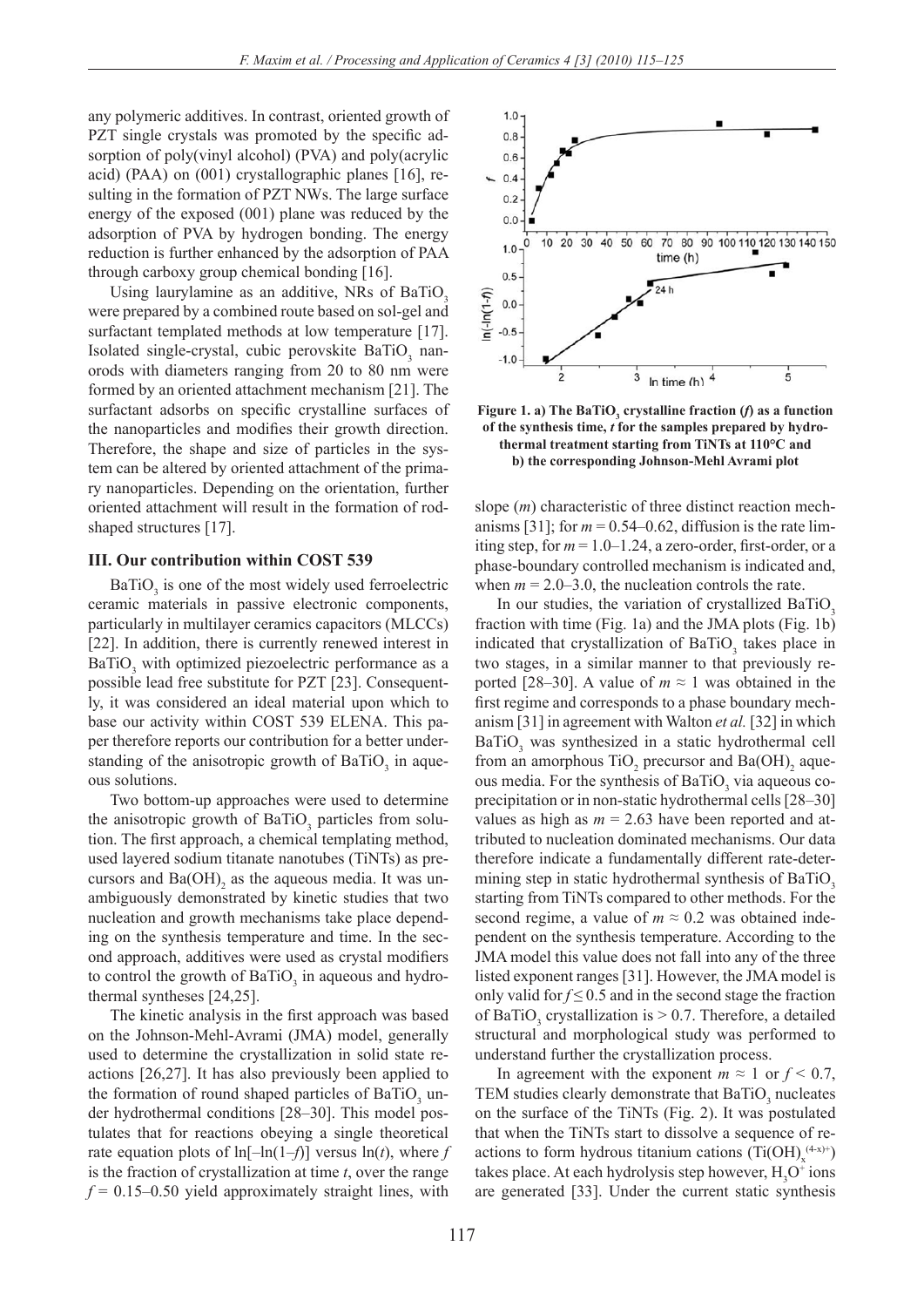

**Figure 2. TEM micrograph of a sample prepared at the early stages of the reaction at 110°C illustrating the** nucleation of BaTiO<sub>3</sub> on the TiNTs surface. In the **inset a similar sample prepared at 200°C**

conditions, the local concentration of Ti at the surface of the NTs increases and therefore local pH decreases. The decrease in local pH shifts the equilibrium of the hydrolysis reactions to the left, thereby suppressing the formation of  $Ti(OH)_{4}$  which is critical for the formation of BaTiO<sub>3</sub> [33]. The proposed rate-determining step (RDS) therefore relates.

not to nucleation or diffusion but to the hydrolysis of the Ti precursor at the surface of the titanate NTs. This RDS corresponds directly to the phase boundary mechanism indicated by the exponent,  $m \approx 1$  obtained from fitting of the kinetic data.

The structural analysis suggested also that there is a gradual transition from pseudocubic to tetragonal barium titanate with the reaction temperature and time. This is indicated by the reflections around  $2\theta$  of  $45^{\circ}$  [(200) and (002)] in the X-Ray patterns which became broader as the temperature and time of reaction increases (see Fig. 3). The splitting of the reflection at 2*θ* ≈ 45° is characteristic of the tetragonal distortion of the BaTiO<sub>3</sub> structure. This cell distortion is reflected also in the Raman spectra [24,25] by the appearance of the sharp band at  $\sim$  307 cm<sup>-1</sup> [34]. We postulate therefore, that at the early stages of  $BaTiO<sub>3</sub>$  crystallization cubic  $BaTiO<sub>3</sub>$  is more likely to form whereas at later stages predominately tetragonal BaTiO<sub>3</sub> particles are obtained [24,25].

The stabilization of *pseudo* cubic structure of  $BaTiO<sub>3</sub>$  is commonly reported for hydrothermal synthesis [35–37]. It has been suggested that the reason for this behaviour is the presence of lattice defects created by replacing the  $O<sup>2</sup>$  ions on the oxygen sublattice with OH<sup>-</sup>. The most likely compensation mechanism(s) for substitution of  $O^2$  by OH is by the formation of cation vacancies, although the precise defect chemistry remains controversial. The presence of cation vacancies is accompanied by local distortions of the lattice which suppress long range cooperative tetragonal distortion and a pseudocubic phase is obtained.

In SEM micrographs, we observed that the transition from pseudocubic to tetragonal is accompanied by a change in the particle morphology from "wild"-type dendrites to round shaped particles and "seaweed" dendrites (Fig. 4). At low synthesis temperature (90°C) and short reaction times "wild" type dendrites with a rough defective surface are formed (Fig. 4a). As the crystallised  $BaTiO<sub>3</sub>$  fraction increases with the temperature and time, round shaped particles are observed (Fig. 4b) followed by defect free dendritic particles with smooth surface called "seaweed" type (Fig. 4c).

In the present study we have demonstrated that a topotactic reaction takes place at the TiNTs surface, which resulted in the nucleation of  $BaTiO<sub>3</sub>$  at the nanotube surface. A topotactic reaction is essential if  $1D$  BaTiO<sub>3</sub> nanostructures are to be attained. However, our observations contradict those reported by Mao *et al.* [12] and



**Figure 3. X-Ray diffraction patterns for the samples prepared by hydrothermal treatment starting from TiNTs illustrating the influence of a) synthesis temperature and b) synthesis time**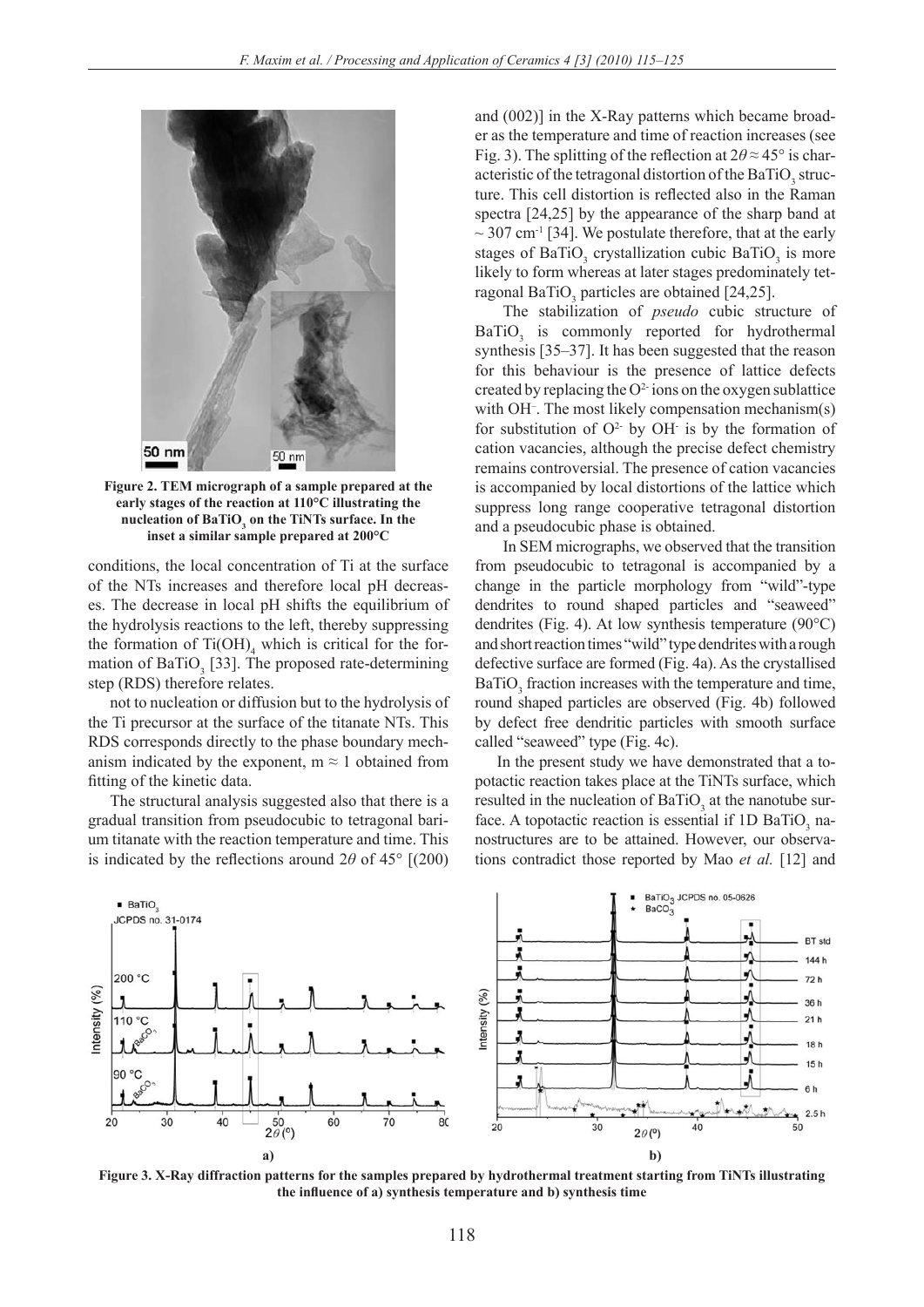Bao *et al.* [14] who claimed that the nanotubular morphology of the titanium precursor can be preserved during the in-situ topotactic reaction at low temperatures and times of hydrothermal synthesis, with the formation of NTs and NRs of  $BaTiO<sub>3</sub>$ , respectively. Instead, dendritic growth was observed which effectively overwrote the nanotubular morphology of the precursor. This implies that the use of layered titanate nanotubes as templates to prepare  $BaTiO<sub>3</sub>$  nanorods/nanotubes is challenging.

In the *second approach* we used various additives in the aqueous and hydrothermal synthesis of BaTiO<sub>3</sub> starting from  $Ba(OH)$ <sub>2</sub> and titanium butoxide as the barium and titanium sources, respectively. It should be noted in the aqueous and hydrothermal syntheses, starting from alkoxides, the formation of  $BaTiO<sub>3</sub>$  takes place in two steps [38]. In the first step Ti-O-Ti network is rapidly formed by hydrolysis-condensation of the titanium alkoxide with the formation of amorphous titanium hydroxide. The second step consists in the slow reaction of Ba ions with amorphous titanium hydroxide to form  $BaTiO<sub>3</sub>$  [38]. Once a nucleus is formed the crystal shape will depend on the kinetic growth factors, which can be drastically modified by the presence of crystal habit modifiers, which preferentially adsorb on a specific

crystal face [18]. Within this context, we systematically studied the effect on the synthesis of  $BaTiO<sub>3</sub>$  of three different categories of crystal habit modifiers; i) polymers, poly(acrylic acid) (PAA) and poly(vinyl pyrrolidone) (PVP); ii) a surfactant, sodium dodecylsulfate (SDS); and iii) the carbohydrates, hydroxypropylmethylcellulose (HPMC) and (D-)fructose with a view to obtaining  $1D$  BaTiO<sub>3</sub> nanoparticles.

Syntheses was separated into two steps in order optimize crystallinity. First, a pre-treatment of the precursors mixtures at 96°C was performed, followed by a hydrothermal treatment at 110°C. X-Ray diffraction revealed that, crystalline barium titanate was obtained in the pre treatment step before hydrothermal treatment in the presence of PAA, PVP, SDS and HPMC irrespective of the additive concentration (0.4 g/l for the low concentration and 5 g/l for the high concentration). The only exception was in the case of a high concentration of fructose when no  $BaTiO<sub>3</sub>$  was formed before hydrothermal treatment. Fig. 5 present the X-ray patterns of the samples obtained after the hydrothermal treatment for low and high additive concentrations, respectively.  $BaTiO<sub>3</sub>$  with low crystallinity is formed in the presence of high concentrations of D-fructose (Fig. 5b).





**a)**

**b)**



**c)**

**Figure 4. SEM micrographs of a) "wild"-type dendrites b) round shaped particles and c) "seaweed" dendrites showing the morphological evolution when increasing the synthesis temperature and time**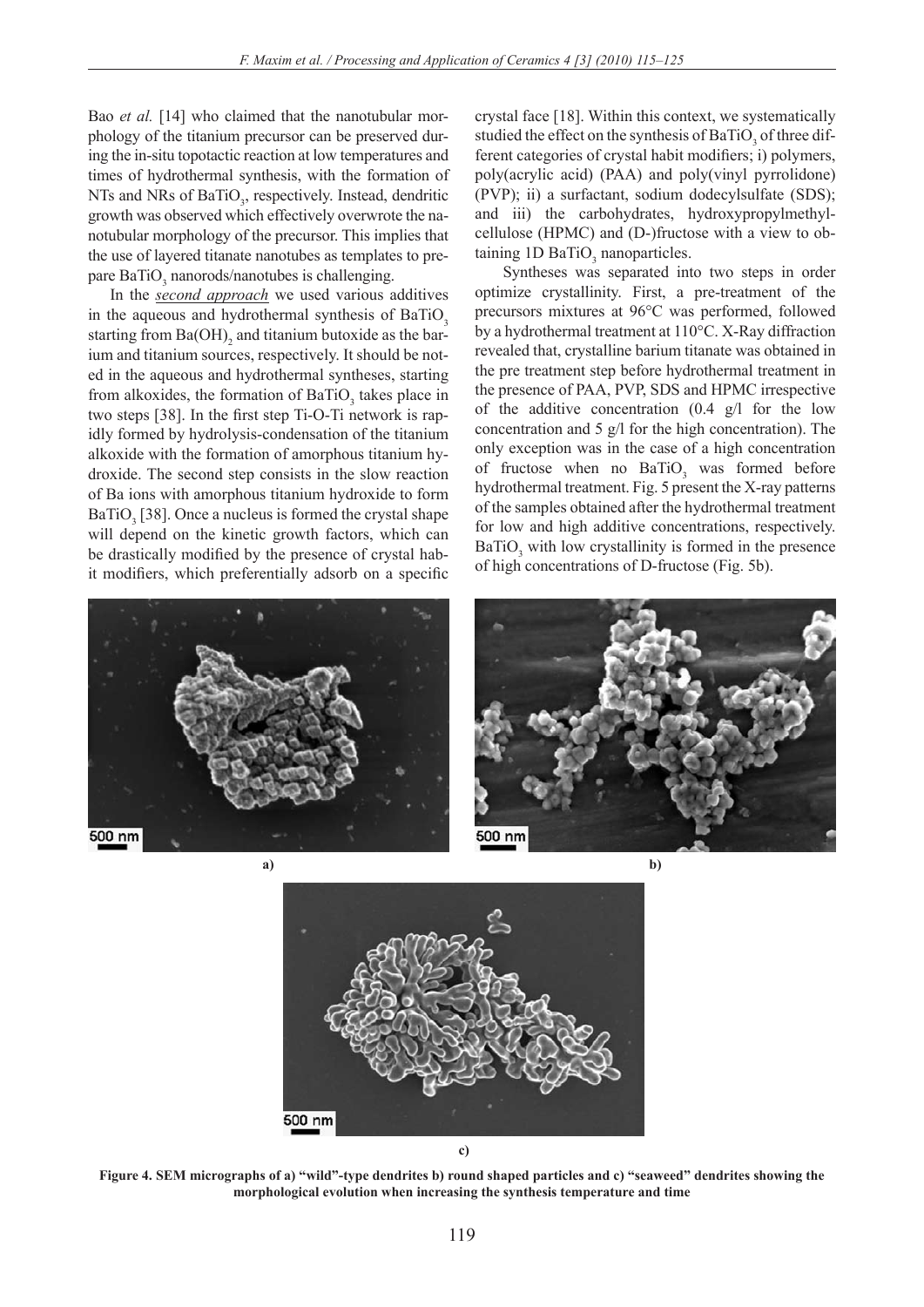

**Figure 5. X-ray diffraction patterns of the samples prepared after the hydrothermal synthesis in the presence of the additives (PAA, PVP, SDS, HPMC and Fructose) for a) low and b) high concentration**

Table 1. The specific surface areas ( $S_{BET}$ ), the equivalent spherical particle diameters ( $d_{BET}$ ), the crystallite size ( $d_{XRD}$ ) and the **factor of aggregation of the samples obtained in this study**

|                 | Pre-treatment step                        | Hydrothermal treatment             |                                                             |                |               |                                           |                                                        |                                         |                 |
|-----------------|-------------------------------------------|------------------------------------|-------------------------------------------------------------|----------------|---------------|-------------------------------------------|--------------------------------------------------------|-----------------------------------------|-----------------|
| Sample index    | $S_{\scriptscriptstyle BET}$<br>$[m^2/g]$ | $d_{_{BET}}$<br>$\lceil nm \rceil$ | $d_{\scriptscriptstyle \mathit{XRD}}$<br>$\lceil nm \rceil$ | F<br>agg       | Sample index  | $S_{BET}$<br>$\left[\frac{m^2}{g}\right]$ | $d_{\rm \scriptscriptstyle BET}$<br>$\lceil nm \rceil$ | $d_{\scriptscriptstyle XRD}^{}$<br>[nm] | $\cal F$<br>agg |
| <b>BTpp</b>     | 13.5                                      | 74                                 | 70                                                          | 3              | <b>BT</b>     | 11.2                                      | 89                                                     | 42                                      | 3               |
| BTpp-PAA[low]   | 18.6                                      | 54                                 | 61                                                          | 22             | BT-PAA[low]   | 13.0                                      | 77                                                     | 42                                      | 3               |
| BTpp-PAA[high]  | 18.5                                      | 54                                 | 58                                                          | 21             | BT-PAA[high]  | 16.0                                      | 62                                                     | 66                                      | 11              |
| BTpp-PVP[low]   | 16.4                                      | 61                                 | 63                                                          | 31             | BT-PVP[low]   | 12.8                                      | 78                                                     | 39                                      | 29              |
| BTpp-PVP[high]  | 16.4                                      | 61                                 | 34                                                          | $\overline{4}$ | BT-PVP[high]  | 12.5                                      | 80                                                     | 47                                      | 9               |
| BTpp-SDS[low]   | 14.9                                      | 67                                 | 33                                                          | 13             | BT-SDS[low]   | 13.3                                      | 75                                                     | 42                                      | 3               |
| BTpp-SDS[high]  | 54.7                                      | 18                                 | 22                                                          | 207            | BT-SDS[high]  | 30.8                                      | 32                                                     | 25                                      | 29              |
| BTpp-HPMC[low]  | 19.2                                      | 52                                 | 65                                                          | 46             | BT-HPMC[low]  | 10.4                                      | 96                                                     | 43                                      | 16              |
| BTpp-HPMC[high] | 30.5                                      | 33                                 | 26                                                          | 69             | BT-HPMC[high] | 13.1                                      | 76                                                     | 43                                      | 5               |
| BTpp-Fru[low]   | 21.0                                      | 47                                 | 59                                                          | 39             | BT-Fru[low]   | 15.4                                      | 65                                                     | 75                                      | 4               |
| BTpp-Fru[high]  | 160.0                                     | N/A                                | N/A                                                         | N/A            | BT-Fru[high]  | 179.3                                     | N/A                                                    | N/A                                     | N/A             |



**Figure 6. Microstructure (by SEM) of the sample prepared in the presence PAA at high concentration illustrating the oriented attachment and porous feature** of BaTiO<sub>3</sub> particles

In the case of a high concentration of PAA, direct aggregation of  $BaTiO<sub>3</sub>$  particles was promoted (Fig. 6). Similar specific surface areas (*SBET*) were obtained independent of the additive concentration (Table 1) and high weight loss was observed at higher PAA concentrations (Table 2). PAA adsorption at high pH occurs through hydrogen bonding or some specific bonding of the polymer to ion sites at the surface [20]. At high pH (in this case  $pH > 12$ ), PAA is fully ionized, with free COOgroups. At  $pH > 10$  the barium titanate particles have negative surface charge [39]. Therefore, the most probable adsorption mechanism of PAA on the barium titanate surface is by specific bonding to the  $BaTiO<sub>3</sub>$  particle surface by Ba bridges [40]. This situation is favoured by the formation of a monodentate, Ba-PAA complex (Ba+ - COO). If the  $Ba^{2+}$  ions form a bidentate species no positive charge remains to bind the polymer with the barium titanate surface sites. As a result, the polymer is trapped during the precipitation rather than adsorbed onto the particle surface.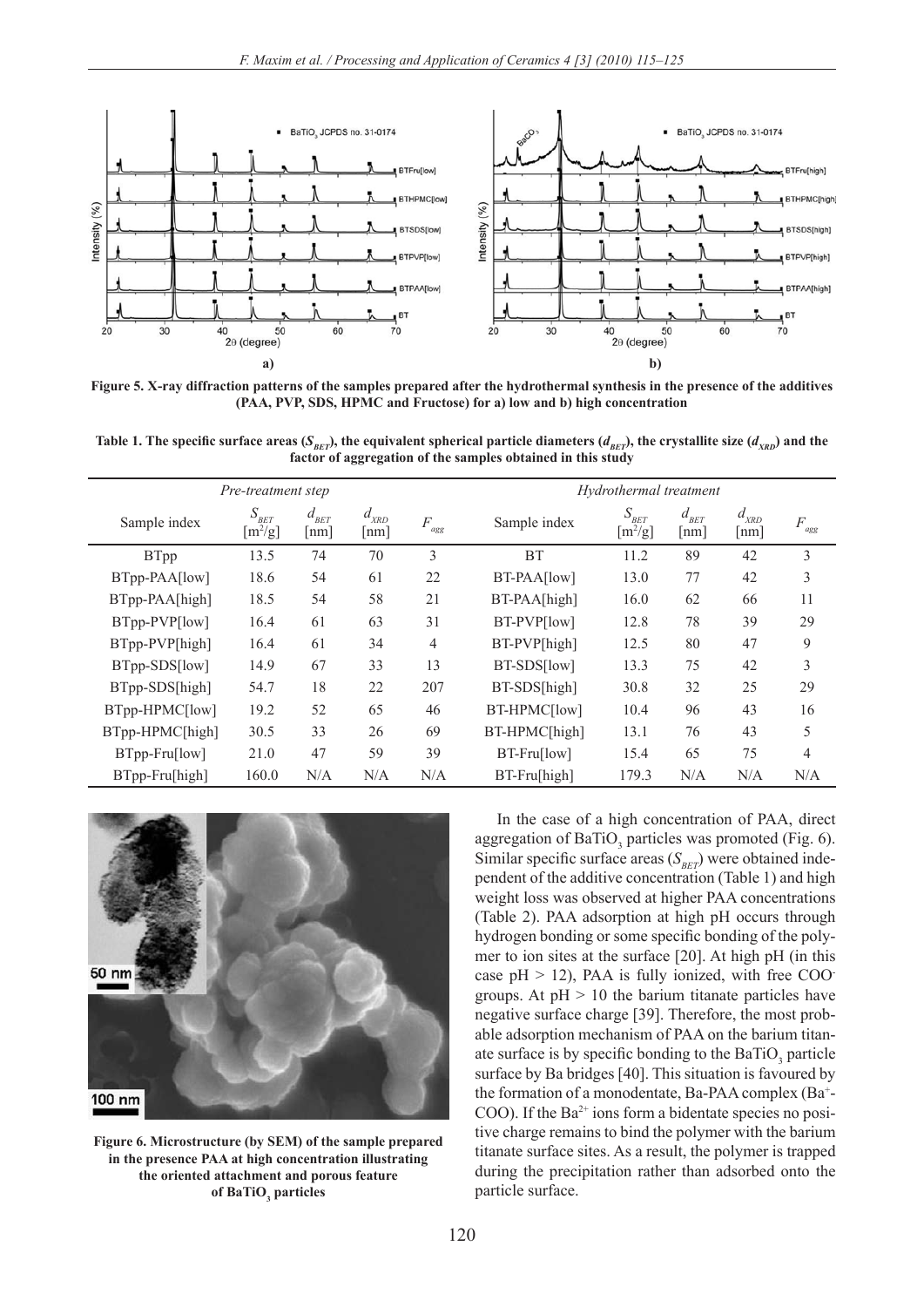| Sample          |                   | Mass Loss $\lceil\% \rceil$ |                |               | Mass Loss $\lceil\% \rceil$ |                |                |  |
|-----------------|-------------------|-----------------------------|----------------|---------------|-----------------------------|----------------|----------------|--|
|                 | $< 200^{\circ}$ C | $200 - 600$ °C              | $600 - 800$ °C | Sample        | $30 - 200$ °C               | $200 - 600$ °C | $600 - 800$ °C |  |
| <b>BTpp</b>     | 0.3               | 2.4                         | 0.2            | <b>BT</b>     | 0.1                         | 1.8            | 0.1            |  |
| BTpp-PAA[low]   | 0.3               | 2.8                         | 0.3            | BT-PAA[low]   | 0.1                         | 2.3            | 0.2            |  |
| BTpp-PAA[high]  | 0.9               | 5.8                         | 1.8            | BT-PAA[high]  | 0.5                         | 6.0            | 0.8            |  |
| BTpp-Fru[low]   | 0.6               | 2.3                         | 0.3            | BT-Fru[low]   | 0.2                         | 2.8            | 0.3            |  |
| BTpp-Fru[high]  | 2.1               | 5.9                         | 1.0            | BT-Fru[high]  | 1.3                         | 6.5            | 0.7            |  |
| BTpp-PVP[low]   | 0.3               | 2.5                         | 0.3            | BT-PVP[low]   | 0.1                         | 1.8            | 0.2            |  |
| BTpp-PVP[high]  | 0.3               | 2.6                         | 0.2            | BT-PVP[high]  | 0.1                         | 2.4            | 0.2            |  |
| BTpp-SDS[low]   | 0.4               | 2.5                         | 0.2            | BT-SDS[low]   | 0.1                         | 2.0            | 0.1            |  |
| BTpp-SDS[high]  | 0.8               | 4.8                         | 0.4            | BT-SDS[high]  | 0.6                         | 4.2            | 0.4            |  |
| BTpp-HPMC[low]  | 0.3               | 2.8                         | 0.2            | BT-HPMC[low]  | 0.1                         | 2.0            | 0.1            |  |
| BTpp-HPMC[high] | 0.5               | 6.3                         | 0.2            | BT-HPMC[high] | 0.2                         | 5.9            | 0.2            |  |

**Table 2. The weight loss calculated from TGA curves of the samples obtained in this study**

Pores within  $BaTiO<sub>3</sub>$  particles prepared in the presence of PAA are revealed by TEM (see inset of Fig. 6). The similar value of  $S_{BET}$  irrespective of the additive concentration supports the notion that PAA is trapped during the  $BaTiO_3$  precipitation rather than adsorbed on the particle surface. Therefore, we can state that PAA controls the  $BaTiO_3$  nucleation under the applied experimental conditions. PAA also influences the growth of  $BaTiO<sub>3</sub>$  as indicated by direct aggregation (Fig. 6), suggesting that the growth is controlled by a mechanism often referred to as oriented attachment [41]. A similar mechanism has been reported for when two adjacent anatase nanoparticles come into the same crystallographic orientation. High-energy faces fuse and the result is an aggregate with directed orientation [42]. In our case, it is possible that PAA preferentially adsorbs on high energy  $\text{BaTiO}_3$  crystallographic faces, decreasing the growth rate of these faces and inducing oriented attachment of the BaTiO<sub>3</sub> particles. Thus, we can state that PAA limits the growth kinetics of  $BaTiO<sub>3</sub>$  by decreasing the surface energy and thereby decreasing the growth rates of specific crystallographic faces.



**Figure 7. Microstructure (by SEM) of the sample prepared in the presence PVP at high concentration illustrating** disperse and homogeneous BaTiO<sub>3</sub> particles

PVP is a water soluble polymer with a basic character which may strongly interact with other molecules by the formation of hydrogen bonds that act as proton acceptors [43]. Because of these properties, PVP can be coordinately bonded to the surface ions and forms a protective layer, which impedes further aggregation, thereby acting as a growth inhibitor and dispersant [44]. Our studies revealed that the morphology of the barium titanate particles is not changed in the presence of PVP since we obtained round particles (80–100 nm) similar to blank samples. However, because better dispersed and homogeneous particles are formed (Fig. 7), it is suggested that the colloidal stability was increased by a steric effect in the presence of PVP. The steric repulsion effect on the  $BaTiO<sub>3</sub>$  nuclei may be related to the high viscosity of PVP in aqueous solution [45], which reduces the mobility of the nucleus and consequently the agglomeration. The roll of this additive as a growth inhibitor is indicated by the reduction of the crystallite size (Table 1) from 70 nm (in the blank) to 34 nm (for high PVP concentration). As the weight loss of the samples prepared in the presence of PVP is independent of concentration (Table 2), we consider that this additive is not adsorbed onto the  $BaTiO<sub>3</sub>$  surface. Taking into account all the above data, we propose that PVP is influencing the growth of  $BaTiO_3$  but does not act as a crystal habit modifier.

SDS is an anionic surfactant with critical micelle concentration of 0.252 g / 100 cm<sup>3</sup> at 30°C [46]. In general, surfactants can influence the growth in two ways: i) by creating direct micelles (oil in water) the surfactant acts as a growth inhibitor [47] and ii) as a capping molecule, they can adsorb on specific crystallographic faces, influence the growth kinetics, and modify crystal shape [17]. In the present study SDS acted as growth inhibitor rather than as a crystal modifier since the crystallite size was drastically reduced (Table 1) and no changes in the particle shape was observed. However, the colloidal stability was reduced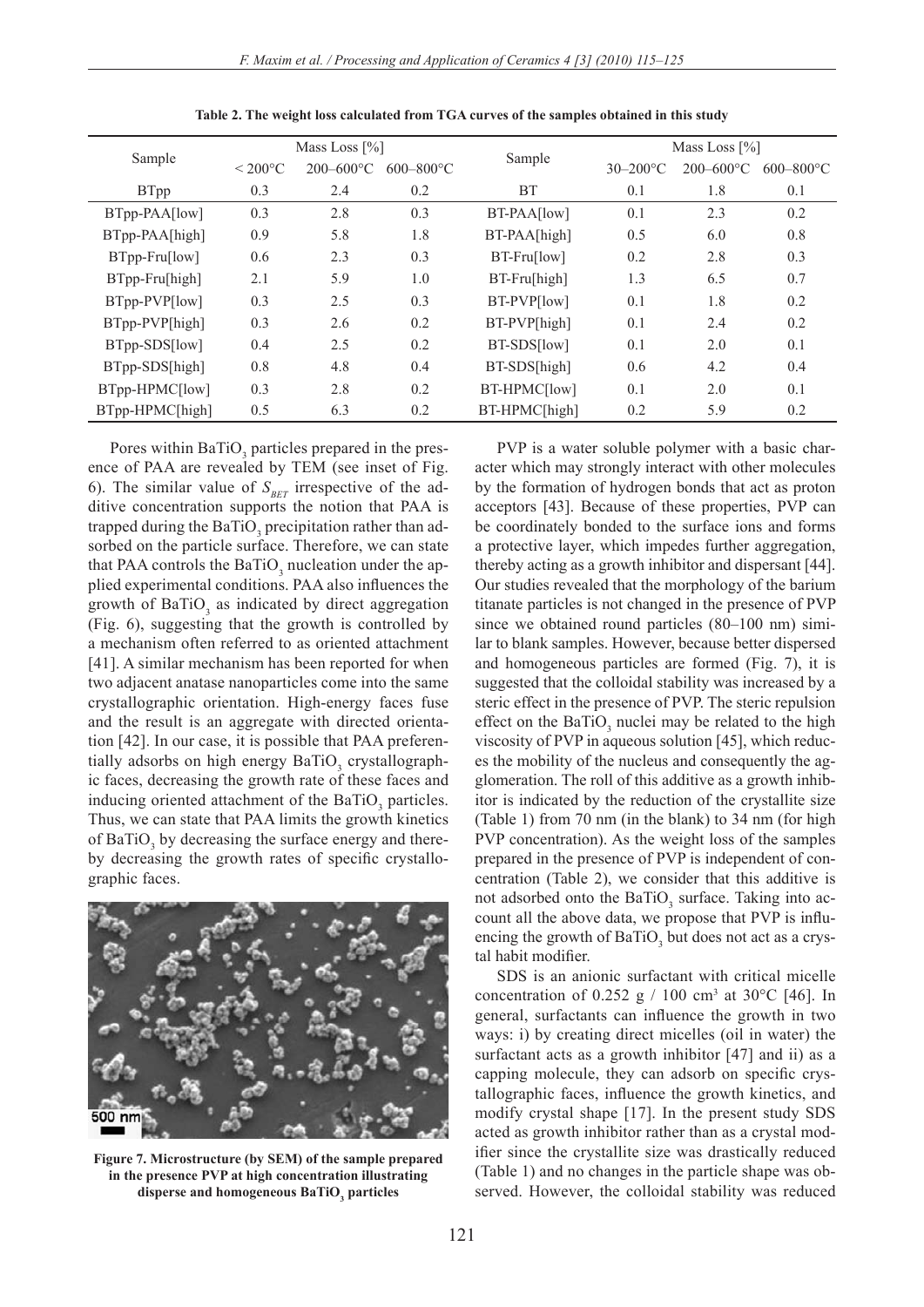

**Figure 8. Microstructure (by SEM) of the sample prepared in the presence SDS at high concentration illustrating the high degree of agglomeration**



**Figure 9. Microstructure (by SEM) of the sample prepared in the presence HPMC at high concentration illustrating**  the various BaTiO<sub>3</sub> particles morphologies

when using SDS and more agglomerated powders were obtained (Fig. 8 and Table 1).

The HPMC is a polysaccharide derived from cellulose by insertion of hydrophobic moieties such as hydroxypropyl and methyl. HPMC presents a high hydrophilic character due to the presence of polyhydroxy groups on the molecular chains, which make the polymer water soluble [48]. Due to the presence of both hydrophilic and hydrophobic groups, HPMC presents unique hydration-dehydration properties and can act as crystal modifier by creating bonds with either hydrophobic or hydrophilic crystal faces. The role of crystal modifier of HPMC has been verified in the case of the crystal growth of copper oxalate  $[49]$  and  $CaCO<sub>3</sub>$ [50] when the HPMC selectively interacts with the hydrophobic faces of the crystal, restricting the crystal growth in one direction. Another important characteristic of HPMC is its inverse solubility and gelation, i.e., HPMC becomes less soluble in water when the temperature increases and eventually becomes a hydrogel with a 3D network [51]. HPMC can act as growth inhibitor since the crystal growth can be regulated and restricted by the 3D network structure of HPMC gel. In the present study, we observed the formation of particles with various morphologies when increasing the HPMC concentration (Fig. 9). Small agglomerated particles with rough surface, dendritic particles with a smooth surface and particles with parallelepiped shape were obtained. Energy dispersive X-ray mapping confirmed that Ti and Ba are homogeneously distributed in all the observed morphologies, indicating that various stages of  $BaTiO<sub>3</sub>$  crystallization can be observed at this reaction level. When the HPMC is in solution, round shape particles are formed but when the HPMC gel is formed by increasing the reaction temperature and concentration, the crystal growth of  $BaTiO<sub>3</sub>$  will be inhibit and modulated and anisotropic barium titanate particles can be obtained. The roll of HPMC as a growth inhibitor is confirmed by the variation of crystallite size from 70 nm in the blank sample to 26 nm at high HPMC concentration (Table 1). Moreover, the value of  $S_{\text{BET}}$  is twice as high as in the blank for large HPMC concentrations (Table 1) which suggests the presence of amorphous phase, often formed in incomplete sol-gel reactions [52]. This result is an indication of delayed  $BaTiO<sub>3</sub>$  crystallization when the



**Figure 10. Microstructure (by SEM) of the sample prepared in the presence Fructose at high concentration illustrating the formation of large agglomerates of equiaxed particles; a) before and b) after the hydrothermal treatment**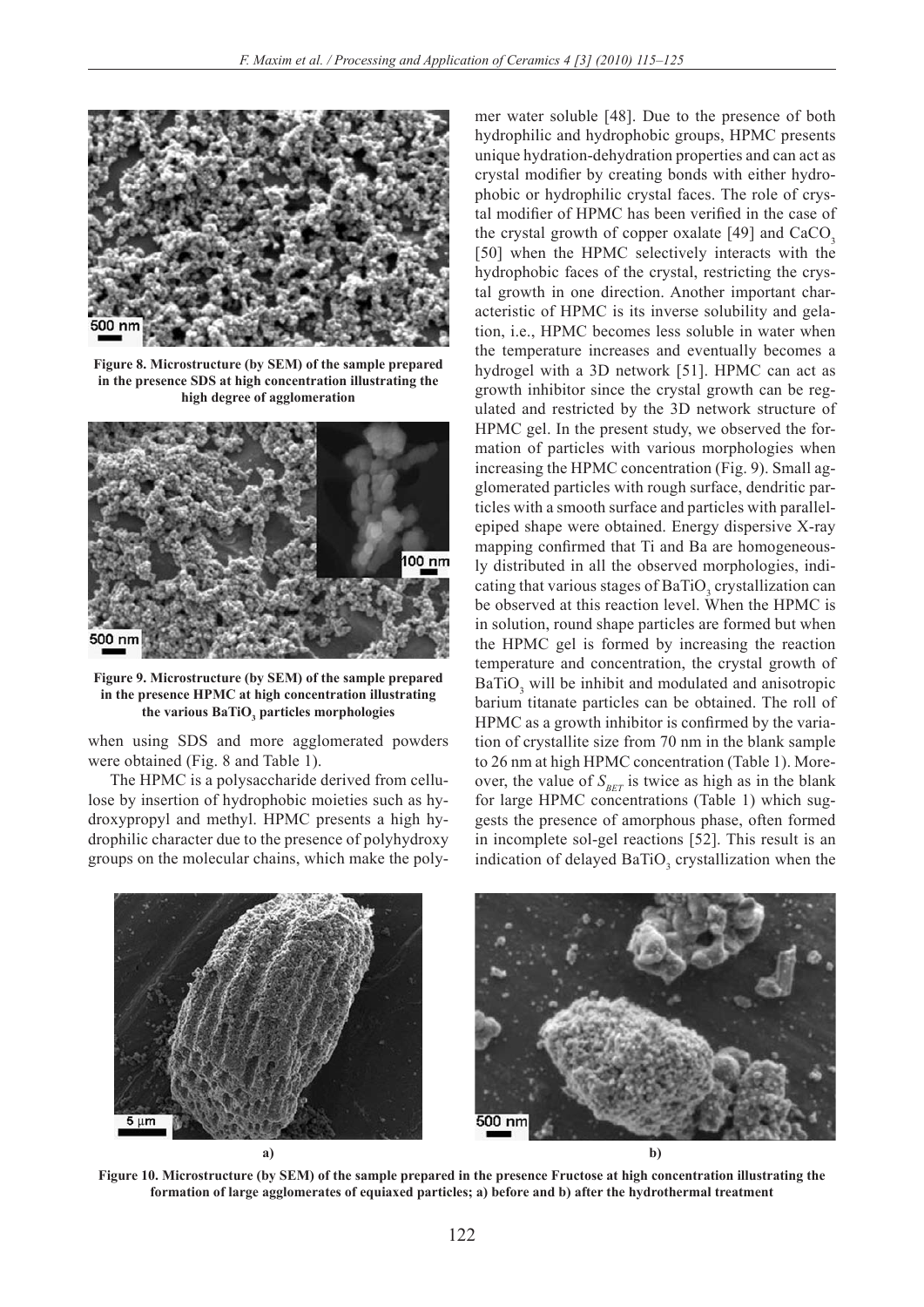concentration of HPMC is increased, as in the case of  $CaCO<sub>3</sub>$  crystallization [50]. Based on the obtained results we can state that HPMC acts mainly in the present conditions as a growth inhibitor of  $\text{BaTiO}_3$ .

From our studies, the most evident effect of additive concentration on the BaTiO<sub>3</sub> crystallization was observed in the case of D-Fructose. At low concentration, round shaped  $BaTiO<sub>3</sub>$  particles, similar to the blank sample, were formed but at high additive concentration large agglomerates of equiaxed particles, which seems to be organized into an ordered porous structure, were formed (Fig. 10a). However, no peaks associated with BaTiO<sub>3</sub> were identified by XRD analysis. BaTiO<sub>3</sub> with low crystallinity was formed only after the hydrothermal synthesis at 110°C (Fig. 5b) when the porous structure collapse and large agglomerates of particles formed (Fig. 10b). It is evident then, that the energy barrier for barium titanate nucleation is increased as the additive concentration increases. Similar behaviour has been observed in the case of  $CaCO<sub>3</sub>$  crystallization in the presence of saccharides [53]. This behaviour is probably an expression of Ostwald's step rule which stipulates that the nucleation rate of a metastable phase can be higher than those of the stable phases due to the local decrease of the supersaturation [54]. However, how saccharides, in general, and fructose, in particular affect crystallization remains to be elucidated. We believe that in the particular case of  $BaTiO<sub>3</sub>$  the local decrease of supersaturation can be due to the formation of stable Ba-fructose complexes, which restrict the reaction with the titanium precursor, and consequently the crystallization of  $\text{BaTiO}_3$ .

# **IV. Conclusions**

i) Our work demonstrates that, for the formation of BaTiO<sub>3</sub> by chemical template hydrothermal synthesis starting from layered titanate nanotubes, two mechanisms take place depending on the temperature and time [24,25]. At low temperature and low time 'wild' type dendritic particles with pseudo-cubic structure have been formed by a phase boundary topotactic reaction on the TiNTs surface. At intermediate temperature and time round shaped particles of  $BaTiO<sub>3</sub>$  were formed. Finally, at high temperature and longer time 'seaweed' type dendrites with predominately tetragonal structure were obtained. In the last case the  $BaTiO<sub>3</sub>$ crystallization process was controlled by a dissolutionprecipitation mechanism. Our work clearly shows that TiNTs can not easily act as directing growth agents or as template for hydrothermal synthesis of  $1D$  BaTiO<sub>3</sub>. Although at low temperature and low time topotactic reactions on the NTs surface takes place, their instability in the high alkaline solution results in a dissolution rate faster than that of  $BaTiO_3$  nucleation.

ii) Our results give useful insights on how additives control barium titanate growth from aqueous solutions.

PAA can adsorb on specific crystallographic BaTiO<sub>3</sub> faces changing the growth kinetics and inducing oriented attachment of the particles. PVP acts as a growth inhibitor rather than crystal habit modifier and small, well dispersed  $BaTiO<sub>3</sub>$  crystals are obtained. Due to micelle formation, SDS inhibits growth and  $BaTiO<sub>3</sub>$  with a crystallite size (26 nm) is formed. HPMC also acts as growth inhibitor due to its inverse water solubility and formation of viscous hydrogel. D-Fructose has the most evident effect on the  $BaTiO<sub>3</sub>$  crystallization and presents a threshold concentration for  $BaTiO<sub>3</sub>$  nucleation.

iii) The synthesis of 1D nanostructures of complex oxide by chemical methods is not a trivial task and more systematic studies on the synthesis and rigorous sample characterization are critically needed.

**Acknowledgements:** The authors acknowledge the Portuguese Foundation for Science and Technology (FCT), FEDER, the European Network of Excellence FAME, under the Contract FP6-500159-1 and COST 539, Electroceramics from Nanopowders Produced by Innovative Methods (ELENA). Florentina Maxim is thankful to FCT for the fellowship SFRH/BD/23375/2005.

## **References**

- 1. J.F. Scott, C.A. Araujo, "Ferroelectric memories", *Science*, **246** (1989) 1400–1405.
- 2. J.F. Scott, F.D. Morrison, M. Miyake, P. Zubko, X.J. Lou, V.M. Kugler, S. Rios, M. Zhang, T. Tatsuta, O. Tsuji, T.J. Leedham, "Recent materials characterizations of [2D] and [3D] thin film ferroelectric structures", *J. Am. Ceram. Soc.*, **8** [7] (2005) 1691–1701.
- 3. A.N. Morozovska, E.A. Eliseev, M.D. Glinchuk, "Size effects and depolarization field influence on the phase diagrams of cylindrical ferroelectric nanoparticles", *Physica B*, **387** (2007) 358–366.
- 4. I.I. Naumov, L. Bellaiche, H. Fu, "Unusual phase transitions in ferroelectric nanodisks and nanorods", *Nature*, **432** (2004) 737–740.
- 5. A. Gruverman, A. Kholkin, "Nanoscale ferroelectrics: processing, characterization and future trends", *Reports Progress Phys.*, **69** (2006) 2443–2474.
- 6. A. Stanishevsky, S. Aggarwal, A.S. Prakash, J. Melgailis, R. Ramesh, "Focused ion-beam patterning of nanoscale ferroelectric capacitors", *J. Vac. Sci. Technol. B*, **16** (1998) 3899–3902.
- M. Alexe, C. Harnagea, D. Hesse, U. Gosele, "Patterning and switching of nanosize ferroelectric memory cells", *Appl. Phys. Lett.*, **75** (1999) 1793–1795.
- 8. Y. Xia, P. Yang, Y. Sun, Y. Wu, B. Mayers, B. Gates, Y. Yin, F. Kim, H. Yan, "One -dimensional nanostructures: Synthesis, characterization, and applications", *Adv. Mater.*, **15** [5] (2003) 353–389.
- 9. S.J. Limmer, S. Seraji, M.J. Forbess, Y. Wu, T.P. Chou, C. Nguyen, G.Z. Cao, "Electrophoretic growth of lead zirconate titanate nanorods", *Adv. Mater.*, **13** [16] (2001) 1269–1272.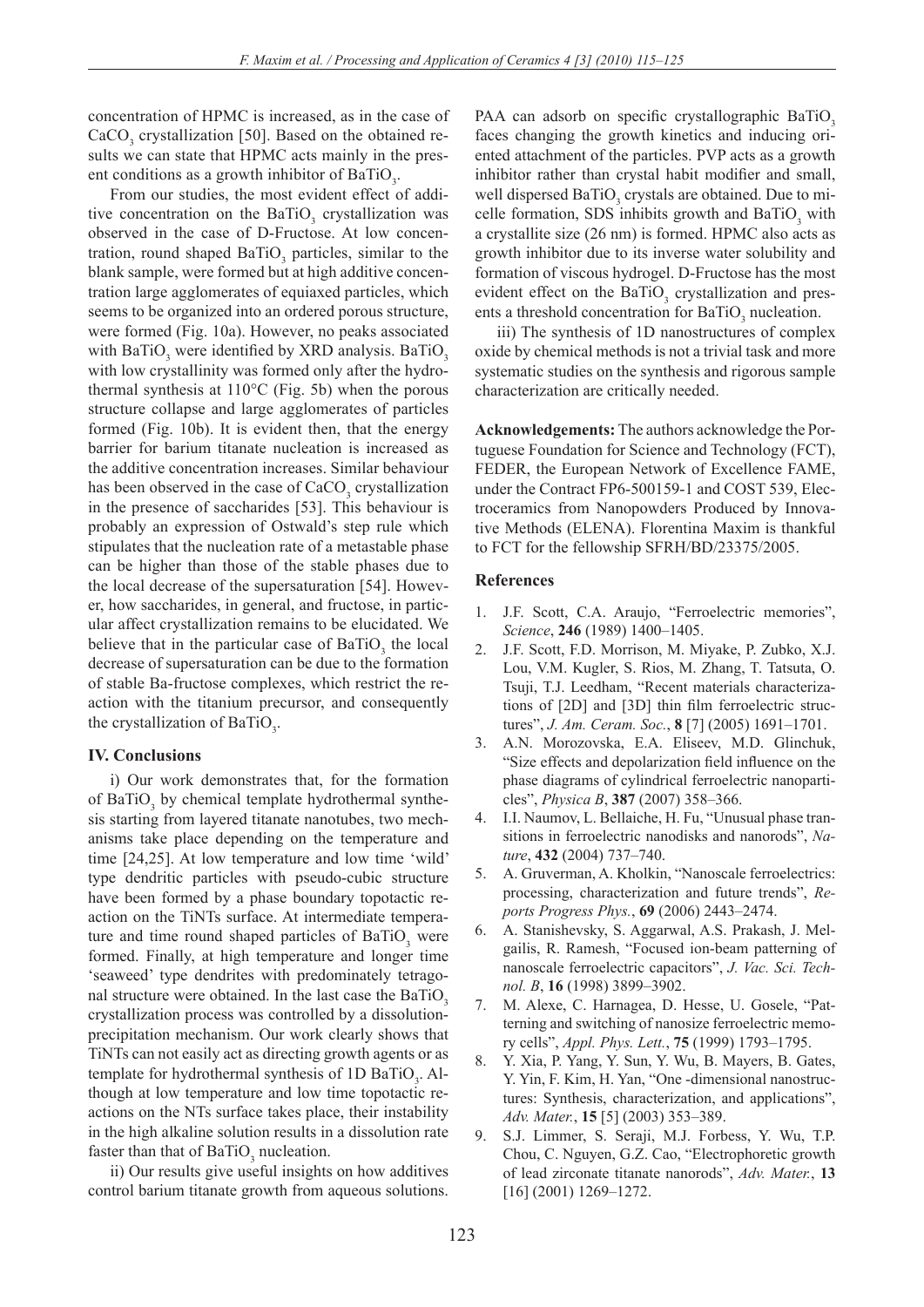- 10. B.A. Hernandez, K-S. Chang, R.E. Fisher, P.K. Dorhout, "Sol-gel template synthesis and characterization of  $BaTiO<sub>3</sub>$  and  $PbTiO<sub>3</sub>$  nanotubes", *Chem. Mater.*, **14** (2002) 480–482.
- 11. F.D. Morrison, Y. Luo, I. Szafraniak, V. Nagarajan, R.B. Wehrspohn, M. Steinhart, J.H. Wendorff, N.D. Zakharov, E.D. Mishina, K.A. Vorotilov, A.S. Sigov, S. Nabayashi, M. Alexe, R. Ramesh, J.F. Scott, "Ferroelectric nanotubes", *Rev. Adv. Mater. Sci.*, **4** (2003) 114–122.
- 12. Y. Mao, S. Banerjee, S.S. Wong, "Hydrothermal synthesis of perovskite nanotubes", *Chem. Commun.*, **3** (2003) 408–409.
- 13. Y. Mao, T-J. Park, F. Zhang, H. Zhou, S.S. Wong, "Environmentally friendly methodologies of nanostructure synthesis", *Small*, **3** [7] (2007) 1122–1139.
- 14. N.Z. Bao, L.M. Shen, G. Srinivasan, K. Yanagisawa, A. Gupta, "Shape-controlled monocrystalline ferroelectric barium titanate nanostructures: From nanotubes and nanowires to ordered nanostructures", *J. Phys. Chem. C*, **112** [23] (2008) 8634–8642.
- 15. M.T. Buscaglia, C. Harnagea, M. Dappiagi, V. Buscaglia, A. Pignolet, P. Nanni, "Ferroelectric BaTiO, nanowires by a topochemical solid-state reaction", *Chem. Mater.*, **21** [21] (2009) 5058–5065.
- 16. G. Xu, Z.H. Ren, P.Y. Du, W.J. Weng, G. Shen, G.R. Han, "Polymer-assisted hydrothermal synthesis of single-crystalline tetragonal perovskite  $PbZr_{0.52}Ti_{0.48}O_3$ nanowires", *Adv. Mater.*, **17** [7] (2005) 907–910.
- 17. S.Y. Zhang, F.S. Jiang, G. Qu, C.Y. Lin, "Synthesis of single-crystalline perovskite barium titanate nanorods by a combined route based on sol-gel and surfactant-templated methods", *Mater. Lett.*, **62** [16] (2008) 2225–2228.
- 18. J.A. Dirksen, T.A. Ring, "Fundamentals of crystallization: kinetic effects on particle size distributions and morphology", *Chem. Eng. Sci.*, **46** [10] (1991) 2389–2427.
- 19. A. Gruverman, O. Auciello, H. Tokumoto, ,"Imagin and control of domain structures in ferroelectric thin films via scanning force microscopy", *Annu. Rev. Mater. Sci.*, **28** (1998) 101–123.
- 20. R.B. Bagwell, J. Sindel, W. Sigmund, "Morphological evolution of barium titanate synthesized in water in the presence of polymeric species", *J. Mater. Res.*, **14** [5] (1999) 1844–1851.
- 21. L.R. Penn, J.F. Banfield, "Imperfect oriented attachment: Dislocation generation in defect-free nanocrystals", *Science*, **281** (1998) 969–971.
- 22. D. Hennings, M. Klee, R. Waser, "Advanced dielectrics - Bulk ceramics and thin-films", *Adv. Mater.*, **3** [7-8] (1991) 334–340.
- 23. S. Shao, J. Zhang, Z. Zhang, P. Zheng, M. Zhao, J. Li, C. Wang, "High piezoelectric properties and domain configuration in BaTiO<sub>3</sub> ceramics obtained through the solid-state reaction route", *J. Phys. D: Appl. Phys.*, **41** (2008) Art. No. 125408.
- 24. F. Maxim, P. Ferreira, P.M. Vilarinho, I. Reaney, "Hydrothermal synthesis and crystal growth studies of BaTiO<sub>3</sub> using Ti nanotube precursors", *Cryst. Growth Des.*, **8** [9] (2008) 3309–3315.
- 25. F. Maxim, P.M. Vilarinho, P. Ferreira, I. Reaney, I. Levin, "Kinetic study of the static hydrothermal synthesis of  $BaTiO<sub>3</sub>$  using titanate nanotubes precursors", *Chem. Mater.*, submitted, 2010.
- 26. M. Avrami, "Kinetics of phase change I General theory", *J. Chem. Phys.*, **7** [12] (1939) 1103–1112.
- 27. M. Avrami, "Granulation, phase change, and microstructure - Kinetics of phase change. III", *J. Chem. Phys.*, **9** [2] (1941) 177–184.
- 28. J.O. Eckert Jr., C.C. Hung-Houston, B.L. Gersten, M.M. Lencka, R.E. Riman, "Kinetics and mechanisms of hydrothermal synthesis of barium titanate", *J. Am. Ceram. Soc.*, **79** [11] (1996) 2929–2939.
- 29. M. Viviani, M.T. Buscaglia, A. Testino, V. Buscaglia, P. Bowen, P. Nanni, "The influence of concentration on the formation of BaTiO<sub>3</sub> by directreaction of TiCl<sub>4</sub> with  $Ba(OH)$ <sub>2</sub> in aqueous solution", *J. Eur. Ceram. Soc.*, **23** (2003) 1383–1390.
- 30. J. Moon, E. Suvaci, A. Morrone, S.A. Costantino, J.H. Adair, "Formation mechanisms and morphological changes during the hydrothermal synthesis of BaTiO<sub>2</sub> particles from a chemically modified, amorphous titanium (hydrous) oxide precursor", *J. Eur. Ceram. Soc.*, **23** [12] (2003) 2153–2161.
- 31. J.D. Hancock, J.H. Sharp, "Method of comparing solid-state kinetic data and its application to decomposition of kaolinite, brucite, and BaCO<sub>3</sub>", *J. Am. Ceram. Soc.*, **55** [2] (1972) 74–77.
- 32. R.I. Walton, F. Millange, R.I. Smith, T.C. Hansen, D. O'Hare, "Real time observation of the hydrothermal crystallization of barium titanate using in situ neutron powder diffraction", *J. Am. Chem. Soc.*, **123** (2001) 12547–12555.
- 33. M.M. Lencka, R.E. Riman, "Thermodynamic modeling of hydrothermal synthesis of ceramic powders", *Chem. Mater.*, **5** [1] (1993) 61–70.
- 34. Y. Shiratori, C. Pithan, J. Dornseiffer, R. Waser, "Raman scattering studies on nanocrystalline BaTiO<sub>3</sub> -Part I - isolated particles and aggregates", *J. Raman Spectroscopy*, **38** [10] (2007) 1288–1299.
- 35. H.J. Chen, Y.W. Chen, "Hydrothermal synthesis of barium titanate", *Indust. Eng. Chem. Res.*, **42** [3] (2003) 473–483.
- 36. D.F.K. Hennings, C. Metzmacher, B.S. Schreinemacher, "Defect chemistry and microstructure of hydrothermal barium titanate", *J. Am. Ceram. Soc.*, **84** [1] (2001) 179–182.
- 37. R. Vivekanandan, T.R.N. Kutty, "Characterization of barium titanate fine powders formed from hydrothermal crystallization", *Powder Technol.*, **57** [3] (1989) 181–192.
- 38. A. Testino, V. Buscaglia, M.T. Buscaglia, M. Viviani, P. Nanni, "Kinetic modeling of aqueous and hydrothermal synthesis of barium titanate (BaTiO<sub>3</sub>)", *Chem. Mater.*, **17** (2005) 5346–5356.